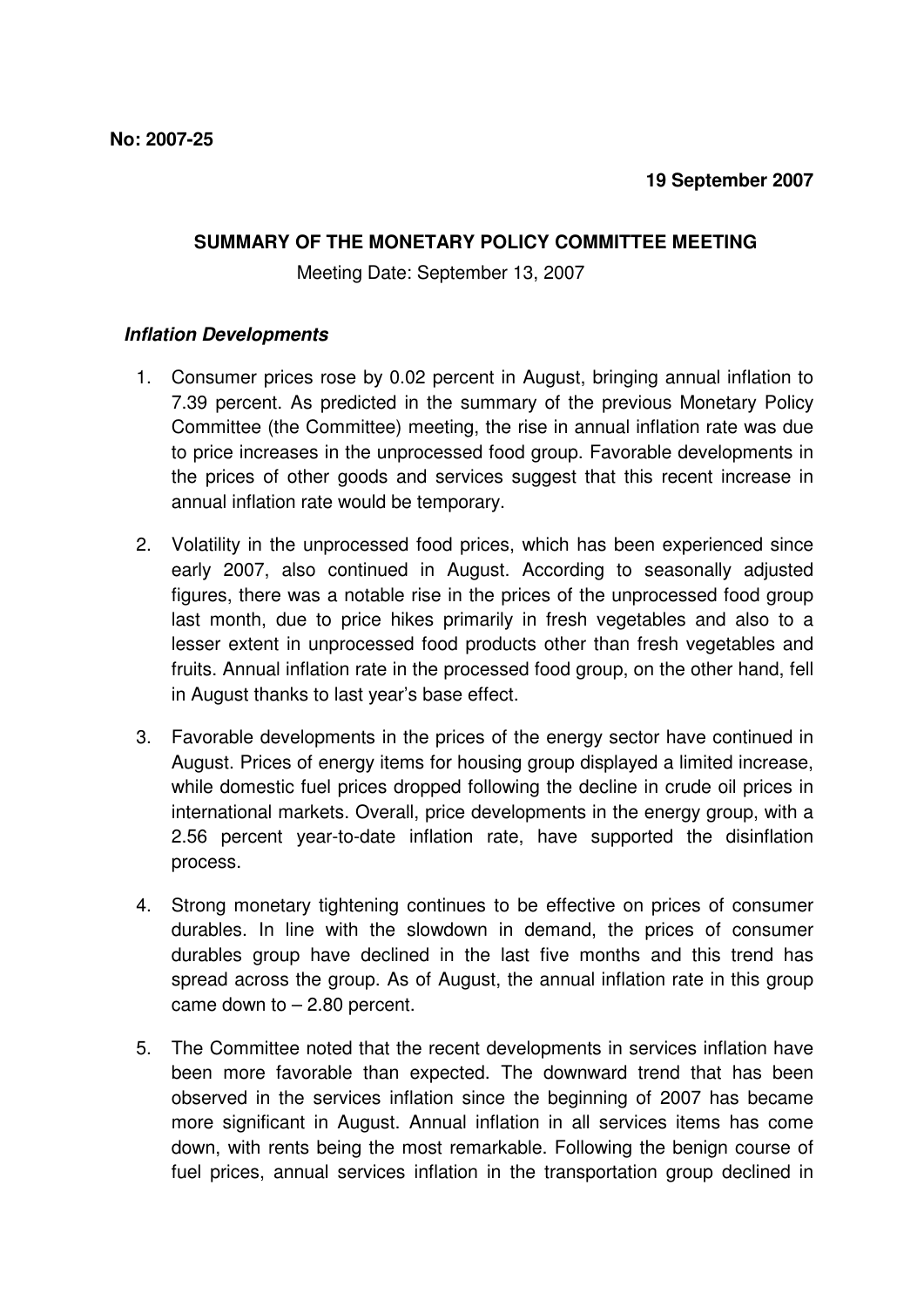August. Recent rate cuts in local phone calls affected telecommunication group, as expected.

- 6. The impact of monetary tightening on disinflation was also evident in core CPI measures. The annual rate of increase in the widely cited core indicator-H (CPI excluding food, energy, alcohol-tobacco and gold), which has been declining since April, continued to fall in August. Seasonally adjusted monthly changes in this index have also indicated a downward trend in inflation.
- 7. In light of these assessments the Committee concluded that the improvement in services inflation was beyond expectations, while developments in other price categories were in line with the outlook presented in the July Inflation Report.

## **Factors Affecting Inflation**

- 8. Gross Domestic Product increased by 3.9 percent in the second quarter of 2007 compared to the same quarter of the previous year. In that period the contribution of net external demand decreased but remained positive, whereas the contribution of domestic demand increased moderately. Of the domestic demand components, private consumption expenditures declined in annual terms as projected in the July Inflation Report. This can be attributed to the lagged effects of monetary tightening on the demand for consumer durables. Meanwhile, investment expenditures accelerated in the same period and became the main determinant of the growth in domestic demand.
- 9. The analysis of seasonally adjusted expenditures showed that the key developments in the second quarter were the increases in public investment expenditures and private sector machinery-equipment investments. The contribution of public expenditures to the GDP was almost half of the overall growth rate. As stipulated in the Summary of the Monetary Policy Committee Meeting in August, private consumption demand followed a trend similar to the one observed in the first quarter and increased modestly compared to the previous quarter. Against this background, the moderate growth in the domestic demand has continued.
- 10. Leading indicators for the third quarter point to a recovery in private consumption demand. According to seasonally adjusted figures, domestic sales of automobiles in the July-August period, domestic sales of white goods, and imports of consumer goods in July increased significantly compared to the previous quarter. The Committee noted that despite recent upsurge, sales figures remained well below the levels seen in the first half of 2006. On the other hand, the July-August average of the CNBC-e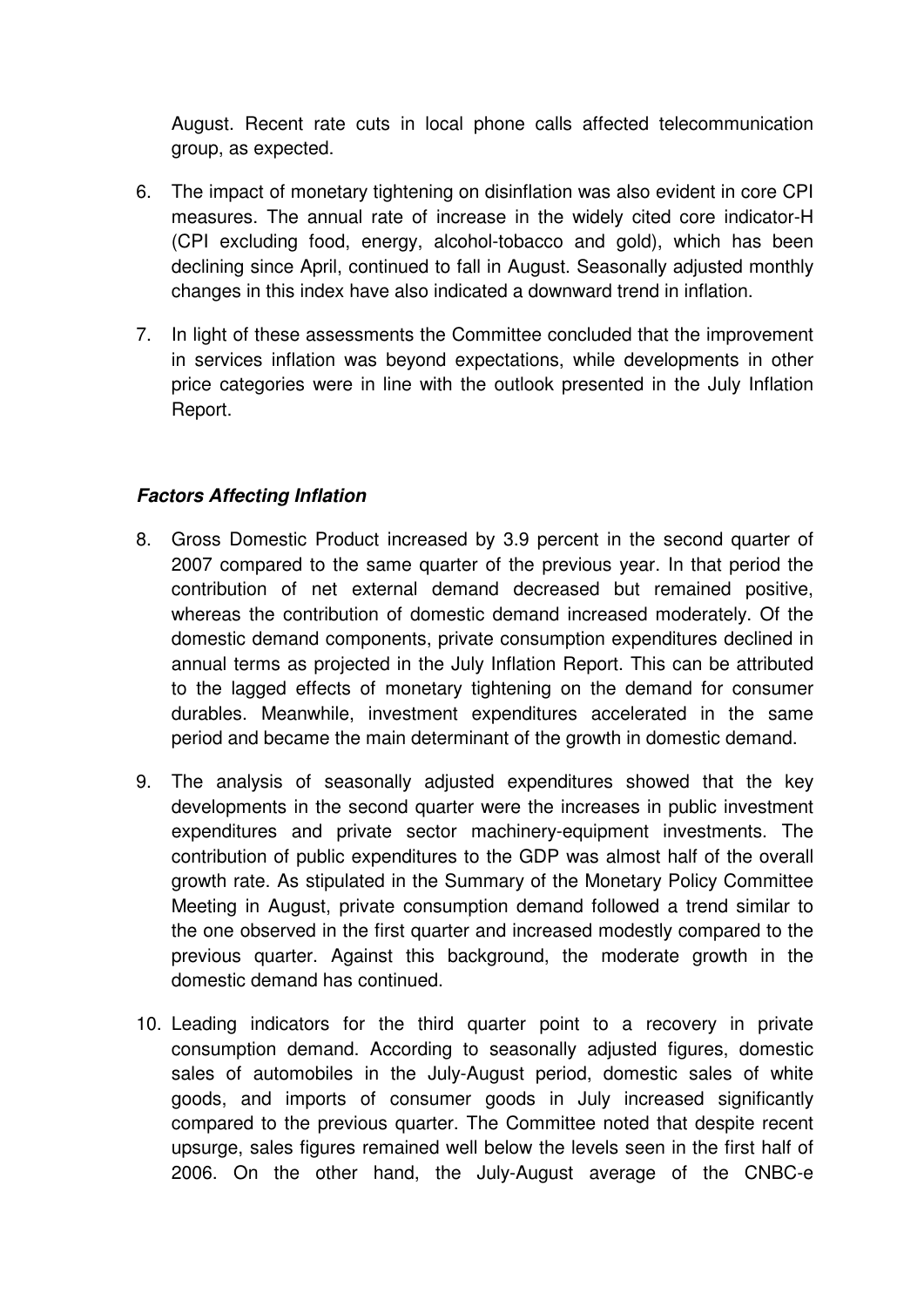consumption index was well above its second-quarter level, while consumer confidence indices confirmed the recovery in private consumption demand. The pace of consumer loans in recent months also revealed a similar outlook.

- 11. The recovery in investment demand, which has started in the second quarter, has continued in the third quarter as well. Imports of capital goods picked up in July and commercial vehicle sales in the July-August period increased noticeably compared to the same period last year. Seasonally adjusted figures were also significantly above their second quarter levels. Other indicators for investment demand, such as imports of machinery-equipment and electrical machinery, also indicated an upward trend in the third quarter. All in all, initial readings in the third quarter pointed out acceleration in investment demand, particularly in investment good imports.
- 12. There was a noticeable increase in public expenditures in the second quarter, which contributed as many as 1.8 percentage points—almost half of the total value added—to annual GDP growth and slowed down the disinflation process. While forming the inflation outlook, the Committee projected that, in line with budget targets for 2007, there would be a significant decline in the contribution of public expenditures to growth in the second half of the year, and that would restrain the growth in total domestic demand.
- 13. Despite the strong course of external demand, the rate of increase in imports exceeded the growth rate of exports in June and July, following the recovery in domestic demand. While the robust course of exports is expected to continue for the rest of the year, there may be a slow down in annual growth rates due to loss of working days caused by religious holidays and the last year's high base effect. As the growth of imports outpace that of exports, net exports are expected to have a negative effect on GDP growth in the second half of the year.
- 14. Since mid-2006 strong monetary tightening has restrained the growth rate in employment, particularly in services sector. The downward trend in nonagricultural unemployment rate has ceased in recent periods, easing the pressure on wages. It is believed that this outlook will be maintained provided that the incomes policy is conducted in harmony with the inflation target. Meanwhile, ongoing productivity gains in the manufacturing industry is another factor that restrains unit labor costs.
- 15. In sum, it is projected that the recovery in private investment and consumption demand will continue without a significant acceleration, the contribution of external demand and public expenditures to growth will decrease and thus, aggregate demand and capacity conditions will continue to support the disinflation process.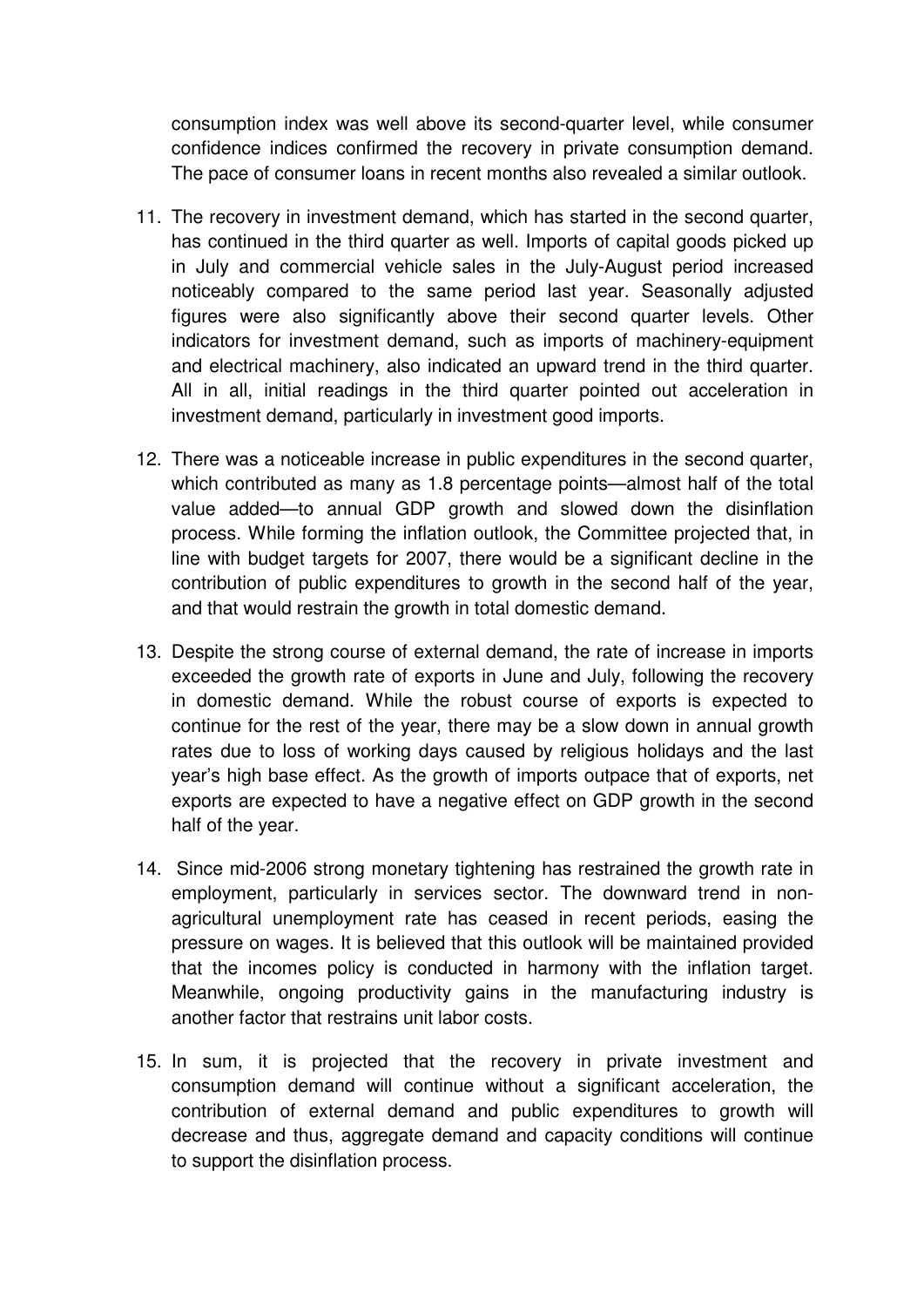## **Monetary Policy and Risks**

- 16. Since the impact of monetary policy on economic activity and inflation is observed with a lag, the Committee takes the monetary policy decisions on a medium term perspective. In this respect, it is particularly important to identify the short term temporary movements from medium term trends. Recent readings reveal important information on the medium term inflation trends:
- 17. Although the headline CPI inflation was up in August, several sub-items of the index indicated significant favorable developments. The deceleration in services inflation is promising for the medium term inflation trend. Moreover, seasonally adjusted figures of the core indices suggest that the underlying inflation is moving towards the medium term targets.
- 18. Recently announced GDP figures confirmed that the domestic demand has continued to slow down in the second quarter of 2007, on the back of the last years' monetary tightening. Although private domestic demand is expected to pick up in the second half of the year, disinflationary impacts of the significant slowdown observed in the past four quarters is expected to last for a while. In this respect, inflation is expected to further decelerate owing to the lagged effects of strong monetary tightening, notwithstanding the risks related to energy and food prices.
- 19. The developments in international liquidity conditions and credit markets are closely monitored. The Committee reemphasizes that these developments should be evaluated with a medium term perspective. Further deepening of the international credit and money market concerns is likely to affect the Turkish economy as well as other countries. Such a development would lead to a tightening in credit conditions and thus support the disinflation process in the medium term through the demand channel. In fact, recently the banks have been less willing to extend credits and the downward trend in consumer loan rates has subsided. Besides its impact on domestic demand, the Committee members have highlighted that recent developments in global credit markets have raised the concerns of a slowdown in global economic activity, increasing the downside risks on external demand.
- 20. Accordingly, recent developments on inflation as well as domestic and global growth prospects imply an improved outlook for medium term inflation. Moreover, the Committee assesses that global developments are likely to restrain both the domestic and external demand, increasing the downward risks on achieving the 4 percent target in the medium term. As explained through the main policy documents on the general framework of the inflation targeting regime, the Central Bank will be equally responsive to the upside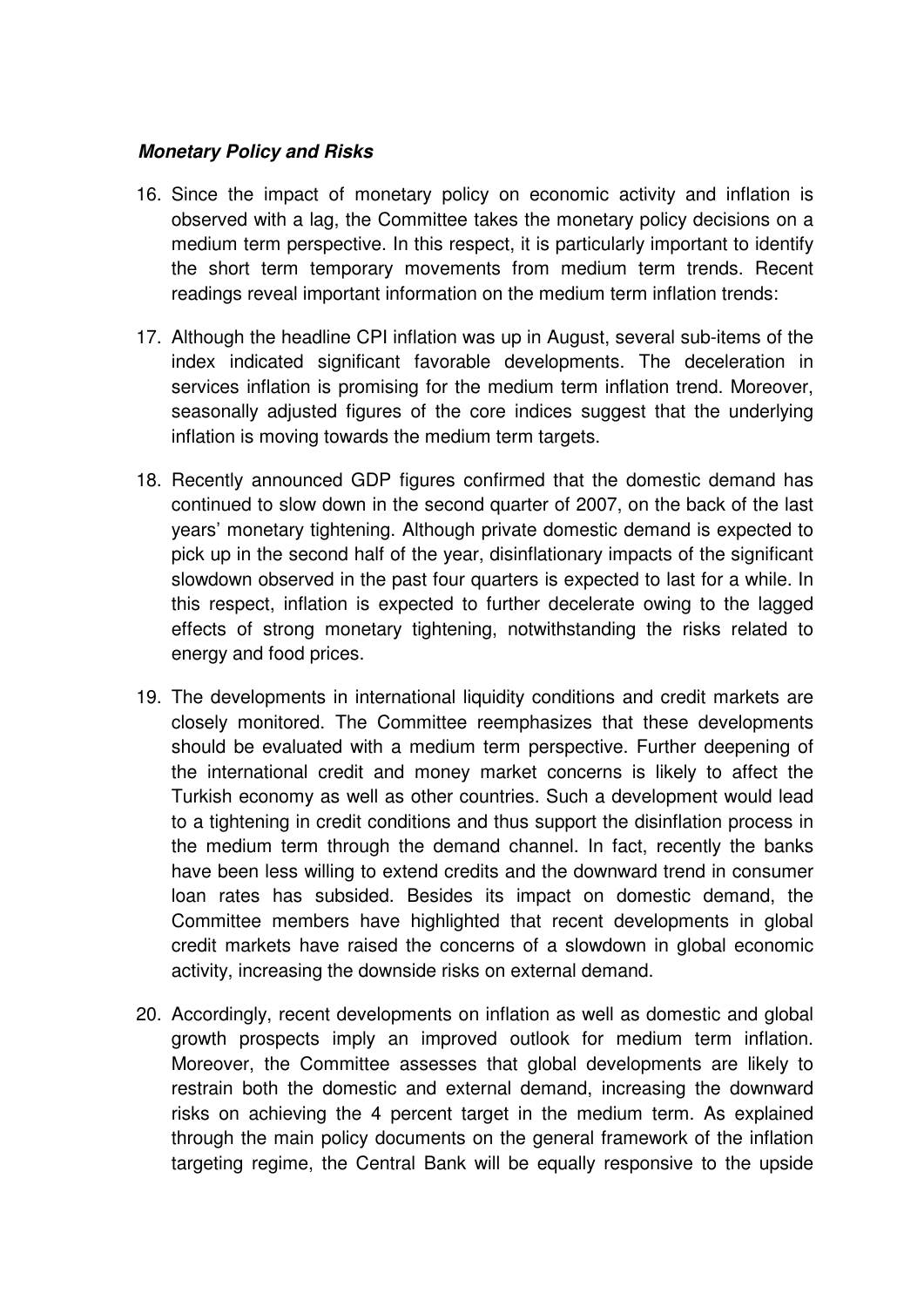and downside risks to attaining the target. Observing the higher downside risks on medium term inflation implied by recent developments and referring to the conditional statement stipulated in the July Inflation Report, the Committee decided that current conditions call for initiating the measured rate cuts mentioned in the Inflation Report, and lowered the policy rates by 25 basis points. The Committee underlines that the current monetary policy stance continues to be restrictive.

- 21. Besides the developments in global markets, other important risks to the inflation outlook can be described as follows:
- 22. Significant hikes in public expenditures were the main factor restraining the disinflation process in the first half of the year. Adhering to the government's budget projections, the Committee's medium term inflation outlook rests on the assumption of a significant slowdown in public expenditures during the second half of the year. Developments on the opposite direction would pose risks to the aggregate demand, and therefore to the medium term inflation outlook. The Committee closely monitors the developments in public spending.
- 23. Food inflation continues to be a risk to the inflation outlook. Not only the volatile vegetable and fruit prices but also the adverse developments in grain products—owing to low crop yields driven by drought conditions—are affecting the food prices. The projections on the harvest of grain products for 2007 suggest that these developments may persist for a while. Sustained increases in international soft commodity prices, especially for wheat and corn, add to the risks on food prices. The Committee members think that monetary policy should not react to the volatility in food prices so long as the second round effects are contained.
- 24. Oil prices have continued to rise recently. Although strong domestic currency limits the impact of oil prices on domestic prices, past cumulative increases in oil prices require caution for second round effects. Especially, uncertainty pertaining to the electricity prices are considered as a major risk factor for the medium term outlook.
- 25. Inflation expectations remain sticky. Despite the significant fall in inflation in line with the Committee's projections, medium term expectations have not shown any improvement. Although survey based expectations are among the main indicators monitored by the Central Bank, the Committee observes that their information content can vary in time. In particular, the Committee members perceive the existing stickiness in expectations as more of a structural phenomenon arising from transition from high to low inflation episode. Therefore, the Committee predicts that inflation expectations would eventually adjust to lower levels, as the inflation further decelerates in the